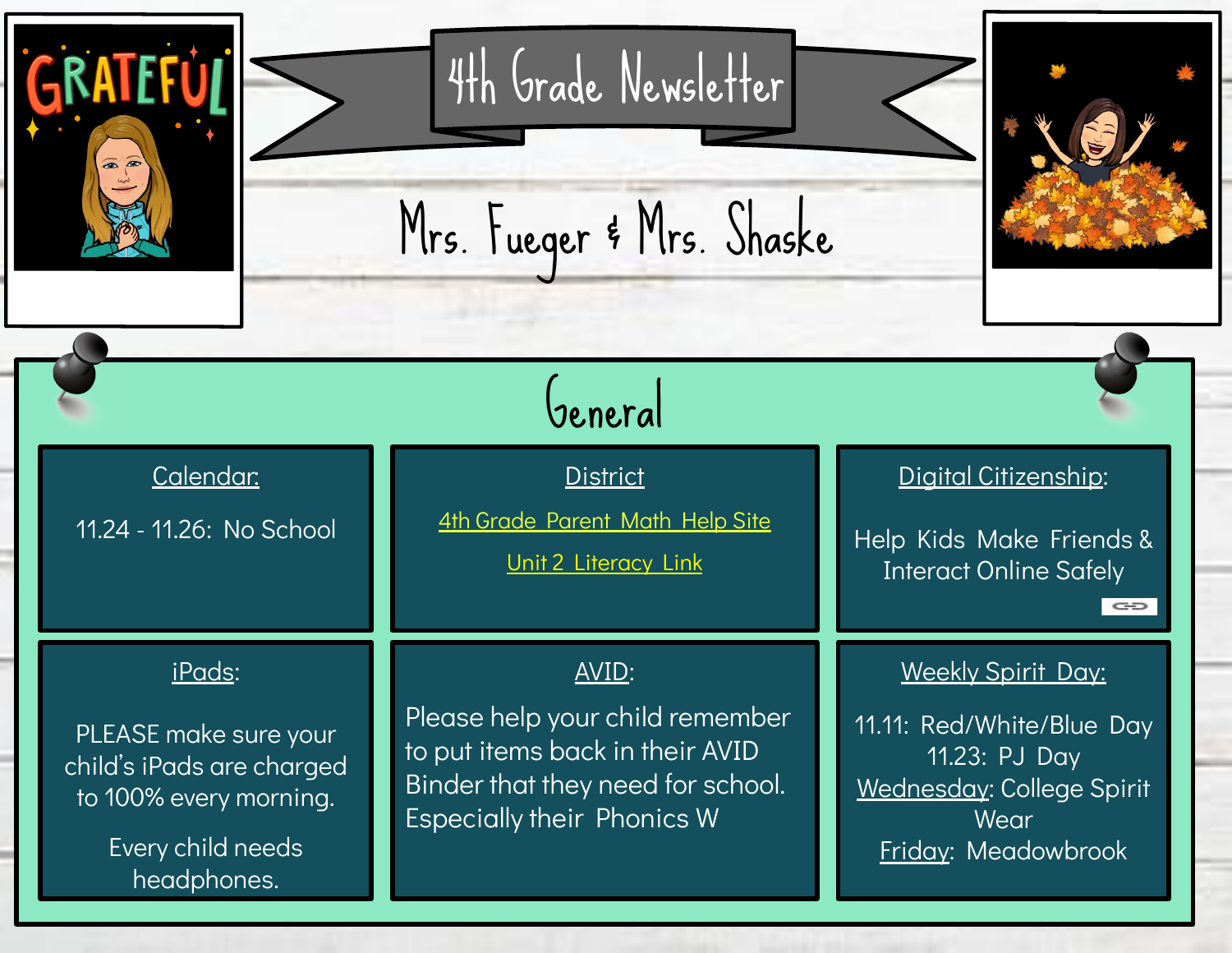## Language Experience Block

#### **[Unit 2:](https://bb9.waukesha.k12.wi.us/webapps/blackboard/content/listContentEditable.jsp?content_id=_2338360_1&course_id=_10714_1&mode=quick&content_id=_2338360_1) DISCOVER**

**How does discovery impact humanity?**

This month we willread about some really cool



musicians and how their discoveries impact the music we listen to today. We discussing and writing about these amazing people, we worked on citing specific evidence from the text to support our thinking. We also learned about memoirs and biographies. Students defined memoirs as important memories from the writer's life. Memoirs often have a turning point, or point in the story when an important decision is made.

**HOMEWORK:** Every Friday the students receive their **[Time for Kids](https://bb9.waukesha.k12.wi.us/webapps/blackboard/content/listContentEditable.jsp?content_id=_2337769_1&course_id=_10714_1) magazine.** The quiz can be found on [Google Classroom](https://bb9.waukesha.k12.wi.us/webapps/blackboard/content/listContentEditable.jsp?content_id=_2338212_1&course_id=_10714_1&mode=quick&content_id=_2338213_1) or the students can request a paper copy. The quiz is always due on Thursday morning, unless noted otherwise in their assignment notebook.



During the second unit, students will be comparing and contrasting long and short vowel spelling patterns in multisyllabic words. Students will also be learning about closed syllable patterns and integrating them into their independent reading and writing.

HOMEWORK: Each week they need to complete 3 "Building Automaticity" readings, and a "Fluency FlipGrid". [Instructions on how](https://bb9.waukesha.k12.wi.us/webapps/blackboard/content/listContentEditable.jsp?content_id=_2337819_1&course_id=_10714_1&mode=reset) [to complete this homework can be found on bb9](https://bb9.waukesha.k12.wi.us/webapps/blackboard/content/listContentEditable.jsp?content_id=_2337819_1&course_id=_10714_1&mode=reset). This homework will also be due on Thursdays.